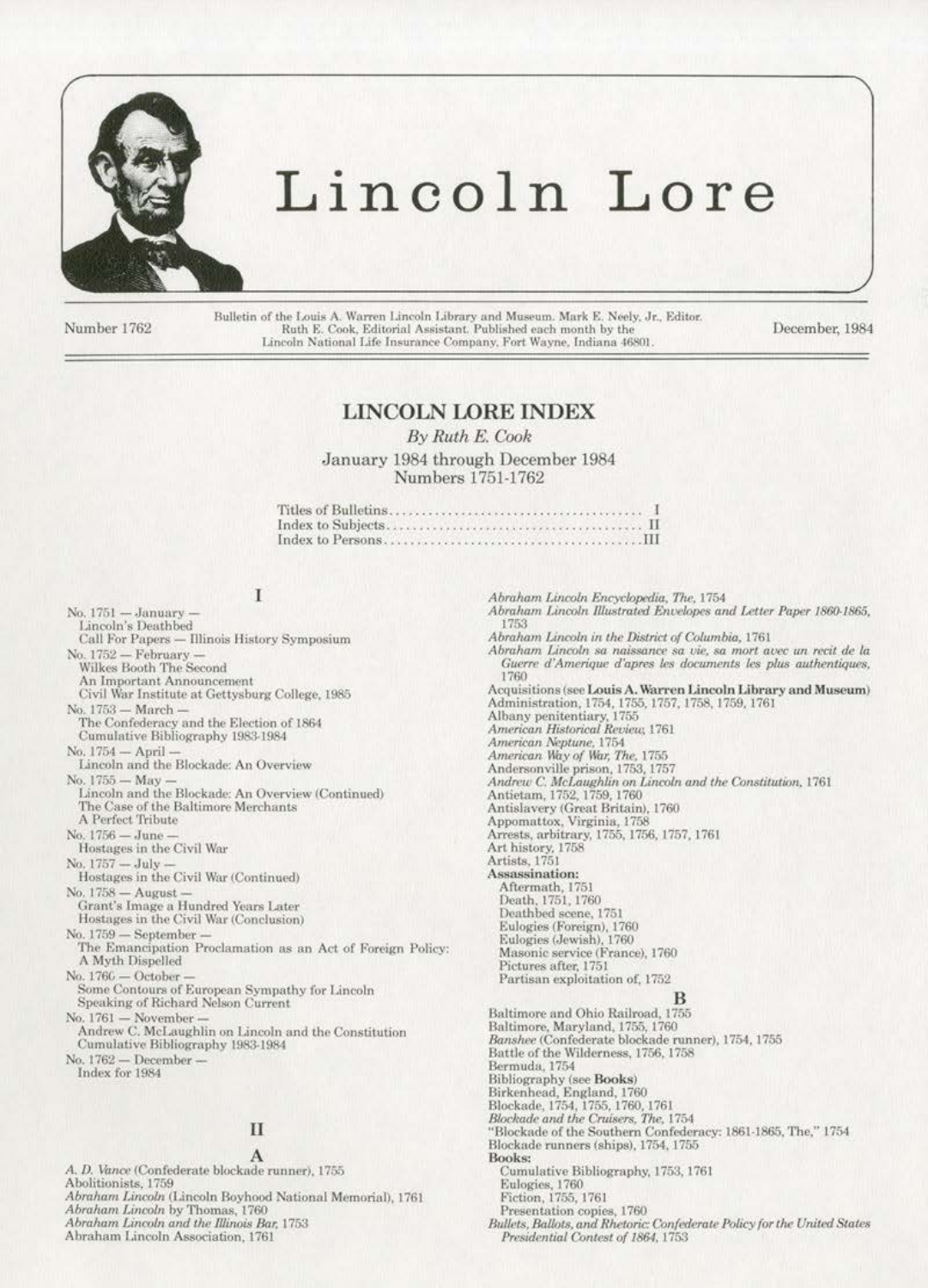LINCOLN LORE

Engravings (see Pictures)

By Square and Compasses: The Building of Lincoln's Home and its Saga, 1753

### С

Cabinet, Conference, 1753 Cabinet members, 1752, 1759 Call For Papers, 1751 Camp Chase, Ohio, 1757 Campaign (see Presidential Campaigns)<br>Cartoonists, 1752, 1753<br>Cartoons (contemporary), 1752, 1753<br>Cartoons (contemporary), 1752, 1753 Case of the Baltimore Merchants: Two Unpublished Lincoln Manuscripts, The, 1755 Castle Thunder (prison), 1757 Changing the Lincoln Image, 1761 Charakteristik Abraham Lincolns dargestellt in einer Trauer-Predigit, 1760 Chicago convention, 1864, 1753 China, minister to, 1755 Church of England, 1760 Civil liberties, 1761 Civil War: Aftermath, 1752<br>Blockade, 1754, 1755, 1760, 1761 Civil liberties, 1761 Hostages, 1756, 1757, 1758<br>Surrender, 1758 Civil War Arms, 1752<br>Civil War Dictionary, 1756<br>Civil War Institute, 1752 Coffin, 1751 Collected Works of Abraham Lincoln, The, 1755, 1756<br>Collected Works of Abraham Lincoln, 1758<br>Commentaries on American Law, 1756 Comparison with others, 1758 Compensation, abolition by, 1759 Confederacy, 1753, 1754, 1759, 1760<br>Confederacy and the Election of 1864, The, 1753 Confederate Nation, 1861-1865, The, 1753 Confederate States of America, 1753, 1754, 1761 "Confederates and the First Shot, The," 1760 Conspiracies, 1755 Conspiracies, 1755<br>
Constitution, 1760, 1761<br>
Constitution, Confederacy, 1753<br>
Constitutional History of the United States, A, 1761<br>
Constitutional History of the United States, A, 1761<br>
Controversial Mr. Lincoln, The, 17

#### D

Davis, Jefferson, 1753 "Days Are Yet Dark, The," 1761 Death of Abraham Lincoln (lithograph), 1751 Democracy (cartoon), 1753 Democratic Party, 1752, 1753<br>Depression (England), 1759 Deringer, 1752 Deringer, 1756<br>Detectives, 1756<br>Detectives, 1755<br>Digry of Gideon Welles, 1754<br>Digest of International Law, A, 1755<br>Digest of International Law, A, 1755 Digest of the International Law of the United States, A, 1754<br>Disloyalty, 1754, 1757, 1761 Du Pont Board reports, 1754

### Е

East Tennessee Unionists, 1757 Edinburgh, England, 1760 Edwards Ferry, 1756<br>Election of 1864, 1753 Elections, 1753, 1761 Electoral votes, 1752 Elements of International Law and Laws of War, 1756 Emancipation Moment, The, 1753 Emancipation Proclamation, 1758, 1759, 1760 Emancipation Proclamation as an Act of Foreign Policy: A Myth Dispelled, The, 1759 Emancipation Proclamation: Our Second Declaration of Independence, The, 1753 Embargo, 1754<br>England, 1754, 1759, 1760 English opinion of the Emancipation Proclamation, 1759

Engravers, 1758

Europe, 1754, 1759, 1760<br>Exhibits, "U. S. Grant: The Man and the Image," 1758 F For the Common Defense: A Military History of the United States of America, 1752 Foreign opinion, 1759, 1760 Foreign policy, 1759 Fort Delaware, 1756, 1757 Fort Pillow Massacre, 1757, 1758 Fort Sumter, 1754, 1756, 1759, 1760, 1761 Fort Warren, 1756 Fortress Monroe, 1758 Four Days in October, 1752<br>France, 1754, 1760 France, 1759, Virginia, 1756, 1757<br>Freemasonry (France), 1760<br>French opinion of the Emancipation Proclamation, 1759<br>"From Antietam to Appomatox," 1752 Fugitive Slave Act, 1759 Funeral sermons, 1760 G

Gallowtree Gate Chapel, 1760 Gen. U. S. Grant (engraving), 1758<br>General Grant at the Tomb of Abraham Lincoln (lithograph), 1758 General Order Number 100, 1756 Geneva Convention, 1758 German Catholics, 1760 German Plots and Intrigues in the United States during the Period of Our Neutrality, 1761 German Protestants, 1760<br>Gettysburg College, 1752 Grant and His Family (engraving), 1758<br>Grant, Ulysses S., 1757, 1758 Grant's Image a Hundred Years Later, 1758<br>Great Britain, 1754, 1759, 1760 Guerrillas, 1756

#### $H$

Habeas Corpus, Writ of, 1761<br>Hague, The, 1758<br>Harper's Weekly, 1752 Havana, 1754 "History of Abraham Lincoln's Homemade Bed, The," 1761 History Teacher's Magazine, 1761<br>Hostages in the Civil War, 1756, 1757, 1758 'How Lincoln Won the War with Metaphors," 1752 Human rights, 1759

Illinois History Symposium, 1751 Illinois State Historical Society, 1751<br>Immigrants, 1760 Index (see Lincoln Lore) Insurrection, 1754 International law, 1754, 1755, 1756, 1760 Introduction to the Study of International Law, 1756 Italy, 1758

### л

Jefferson Davis and His Cabinet (lithograph), 1753 Jews, 1760. Johnson's Island, 1757 Journal of Southern History, 1754

King Cotton Diplomacy: Foreign Relations of the Confederate<br>States of America, 1754 Knights of the Golden Circle, 1761 Ku Klux Klan, 1752

### Б

Lausanne, Switzerland, 1760 League of Nations, 1761 **Legal Profession:** Civil War lawyers, 1756 Letters (see Correspondence) Life magazine, 1751 "Lincoln and Fort Sumter," 1760 Lincoln And Grant, 1761 Lincoln and His Generals, 1758 Lincoln and the Blockade: An Overview, 1754, 1755 Lincoln and the Constitution (McLaughlin), 1761 Lincoln and the Constitution: The Dictatorship Question Reconsidered, 1753 Lincoln and the Economics of the American Dream, 1755 Lincoln and the First Shot, 1760<br>Lincoln and the Strategy of Unconditional Surrender, 1761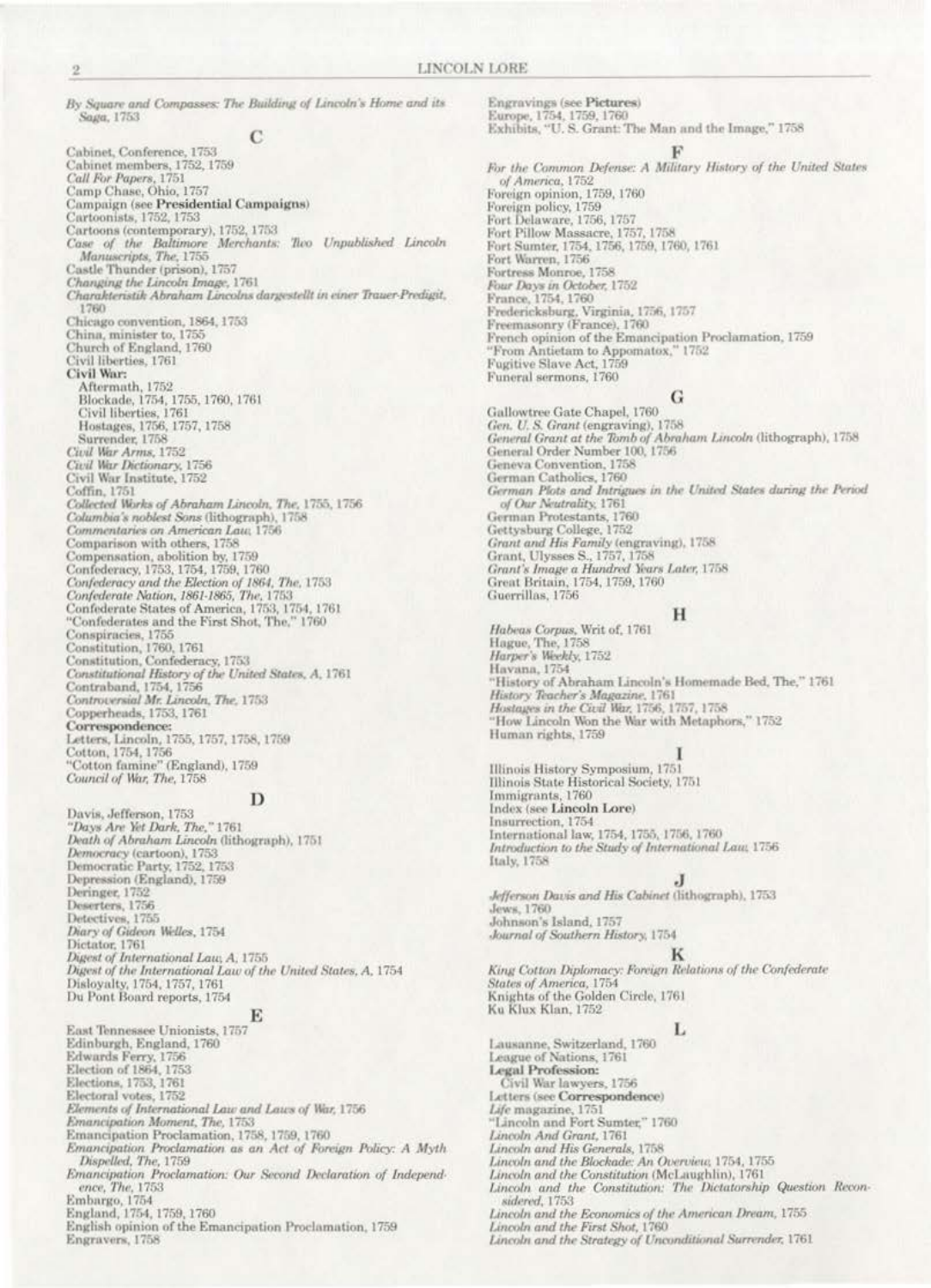"Lincoln Assassination: A Reappraisal, The," 1752<br>"Lincoln at Antietam," 1752<br>*Lincoln Herald*, 1753, 1761<br>*Lincoln Image: Abraham Lincoln and the Popular Print, The,* 1752, 1753 Lincoln Laughing, 1761 Lincoln Lore: Index, 1762 Lincoln Murder Conspiracies: Being an Account of the Hatred .... The, 1752 Lincoln Newsletter (Lincoln College), 1753, 1761 Lincoln Nobody Knows, The, 1760<br>"Lincoln Presidents," 1760 Lincoln Fresidents, 1760<br>Tincoln Sa Vie Son Oeuvre Et Sa Mort, 1760<br>"Lincoln, the Constitution, and Democracy," 1761<br>Lincoln the President: Last Full Measure, 1760<br>"Lincoln the Southerner," 1760 Lincoln Times, 1753, 1761<br>Lincoln's Attorney General, Edward Bates of Missouri, 1754<br>Lincoln's Deathbed, 1751 Lithographers, 1758 Lithographs (see Pictures)<br>Loudoun County, Virginia, 1755, 1756<br>Louis A. Warren Lincoln Library and Museum: Annual Lincoln Lecture, R. Gerald McMurtry, 1752 Books, 1760 Lincoln Lore, 1751, 1755, 1758, 1761 Recent acquisitions, 1751, 1754, 1755 M

McLaughlin, Andrew C., 1761 Manchester, England, 1759 Map, blockaded coast, 1754 Maritime cases, 1756 Maryland, 1755 Massachusetts Cavalry, Second, 1756 **Medallions:** Medianons:<br>French medal presented to Mrs. Lincoln, 1760<br>Merchants, Baltimore, 1755<br>Mexico, 1754<br>Military Problems:<br>Blockade, 1754<br>Military Problems:<br>Military Problems: Military Commission, 1755 Military supplies, 1755<br>Modern Law of Land Warfare, 1758 Monroe Doctrine, 1761

#### N

Nassau, 1754<br>*National Experience, The,* 1759<br>National Park Service, 1758<br>National Portrait Gallery (Smithsonian Institution), 1758 Naval Records, 1754 Navy, 1754<br>Negroes, 1757, 1758, 1759<br>New York City Draft Riots, 1752<br>Newington Chapel, Liverpool, 1760 Newspaper Coverage:<br>Frank Leslie's Illustrated Newspaper, 1751 Freedom of the press, 1761<br>Illustrated London News, 1759 London Times, 1759<br>
London Times, 1759<br>
l'Opinion nationale, 1760<br>
Richmond Examiner, 1757<br>
1984 (Orwell), 1761 Nonconformists, 1760<br>North Carolina, 1755<br>Nuremberg Tribunal, 1758

### $\Omega$

Oath of allegiance, 1756 Old Capitol Prison, 1755, 1756, 1757<br>Ordeal by Fire: The Civil War and Reconstruction, 1752 Order of American Knights, 1761<br>Our Three Great Presidents (lithograph), 1758

Papers of the Abraham Lincoln Association, 1753, 1761 Papers of Ulysses S. Grant, The, 1758<br>Paris, Declaration of, 1754 Fans, Deciaration or, 1755<br>Paroles, civilian, 1755<br>Peace Offer, 1864, 1753<br>Pembroke Chapel, Liverpool, 1760<br>*Perfect Tribute, A*, 1755<br>*Personal Memoirs of U. S. Grant*, 1758<br>Petersen House, 1751 Photographers, 1751 Photographs: Lincoln's body lying in state, 1751

Ulke, Julius, 1751<br>Pictures: Deathbed scene, 1751 Engravings, 1758<br>Grant, Ulysses S., 1758<br>Lithographs, 1751, 1758 Paintings, 1751 Photographers, 1751, 1758 Photographs, 1751<br>Photography, Army regulations regarding, 1758<br>Portraits, 1751, 1758 Sketches, 1751<br>Platt Chapel (Ashton?), 1760 Platt Chapel (Ashton?), 1760<br>Poem, French, 1760<br>Political parties of 1864, 1753, 1761<br>Political violence, 1752<br>Political violence, 1752<br>Politicians, British, 1760<br>Politics, 1753, 1758<br>Politics, 1753, 1758<br>Portaits (see Pic Predigt (Sermon), 1760 Preliminary Emancipation Proclamation, 1759<br>Presbyterian Church (England), 1760 Preservers of Our Union, The (lithograph), 1758 **Presidential Addresses:**  $\begin{array}{c} \text{Gettysburg Address, 1755} \\ \text{Presidential assassinations, 1752} \\ \text{Presidential Campaign:} \end{array}$ r residential Campaign:<br>
Campaign of 1868, 1752, 1758<br>
Candidates, 1752, 1758<br>
Presidential election of 1864, 1753<br>
Presidential powers, 1759, 1760, 1761<br>
Prisoner exchange 1756, 1757<br>
Prisoner exchange 1756, 1757 Frimmakers, 176, 1756, 1757, 1758<br>Prisoners, civilian, 1755, 1757<br>Prisoners of war, 1755, 1755, 1756, 1757, 1758<br>*Prize Cases, The*, 1754<br>Prize crew, 1756 Propaganda, 1759, 1761 Prussia, minister to, 1759

Quakers, 1760

# Q  $_{\rm R}$

R. Gerald McMurtry Lecture, 1752 Race relations, 1761 Radical Republicans, 1760 Rappahannock River, 1756 Reconstruction, 1752, 1753 Refugees, 1756<br>Republican Party, 1752<br>Republicans, 1752, 1760<br>Richmond, Virginia, 1756, 1757<br>Republicans, 1752, 1766, 1757 Richmond visit, 1751<br>*Running the Blockade*, 1754<br>Russia, 1760

Salisbury, North Carolina, prison at, 1757<br>Scotland, 1759<br>Seaports, Confederate, 1754 Secessionists, 1756<br>Secret societies, 1761 Secret societies, 1701<br>Serman's March and Vietnam, 1752, 1755<br>Sherman's March and Vietnam, 1752, 1755 Ships, 1754, 1755<br>Slavery, 1753, 1758, 1759<br>*Slavery and Human Progress*, 1759 Soldiers, Negro, 1757, 1758<br>Some Contours of European Sympathy for Lincoln, 1760 Sons of Liberty, 1761 Speaking of Abraham Lincoln: The Man and His Meaning for Our Times, 1760 Speaking of Richard Nelson Current, 1760 Stephens, Alexander H., 1753<br>Supreme Court, United States, 1754 Sur une Gravure: Stances A. Abraham Lincoln, 1760<br>Surrey Chapel, London, 1760 Symposiums, 1751

### T

Trauer-Rede, 1760 Treaty of Aix-la-Chapelle, 1756 Trials, Civilian, 1755 Tributes to Lincoln, 1755, 1760 True Issue or "Thats Whats the Matter.", The (cartoon), 1753